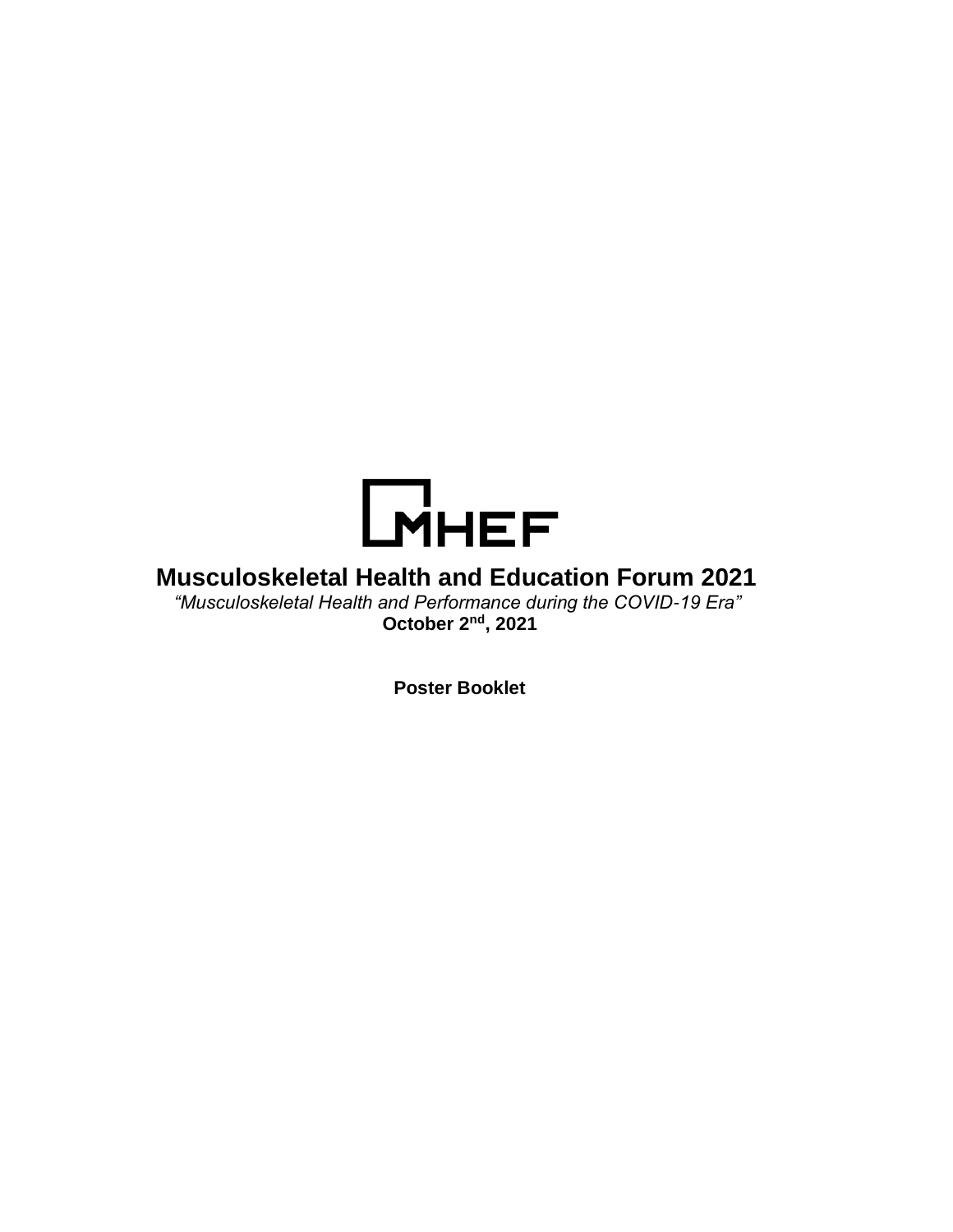### **The Warm-Up Effect: Is it Similar in Children and Adults?**

Andrew McKiel, David Gabriel, Rene Vandenboom, Bareket Falk Brock University, St. Catharines, Canada

#### **Abstract**

**Introduction:** Warming-up may enhance muscle performance. In adults, a conditioning contraction (i.e., warm-up) results in the enhancement of muscle twitch force, known as post-activation potentiation (PAP).

In adults, PAP is greater in muscles with a higher percentage of type-II fibres. Children may have lower type-II muscle fibre composition, and a lower ability to volitionally activate their higher-threshold (type-II) motor units (MUs) compared to adults. Therefore, it is expected that PAP would be lower in children.

In adults, motor units (MUs) in potentiated muscles fire at a slower rate, yet achieve the same contractile force. MU firing patterns of the potentiated muscle have not been examined in children.

**Purpose:** To determine whether there are child-adult differences in PAP and MU activation of the potentiated knee extensors.

**Hypothesis:** We hypothesize that children will have lower PAP and a smaller reduction in MU firing rates during potentiated contractions.

**Methods:** Isometric twitch and maximal voluntary contraction (MVC) force of the knee extensors (Biodex System 3) will be initially determined. Muscle twitches will be evoked using electrical stimulation (Digitimer stimulator, model DS7AH) and custom-made stimulation pads placed on the distal and proximal ends of the quadriceps. PAP will be calculated as the difference in twitch torque before and after a warm-up contraction (5-second MVC). MU activation pattern will be examined (using Galileo surface electrodes (Delsys Inc) and EMG decomposition (NeuroMap algorithm) and compared during submaximal sustained contractions (20% and 70% MVC) before and after warm-up contractions in children and adults.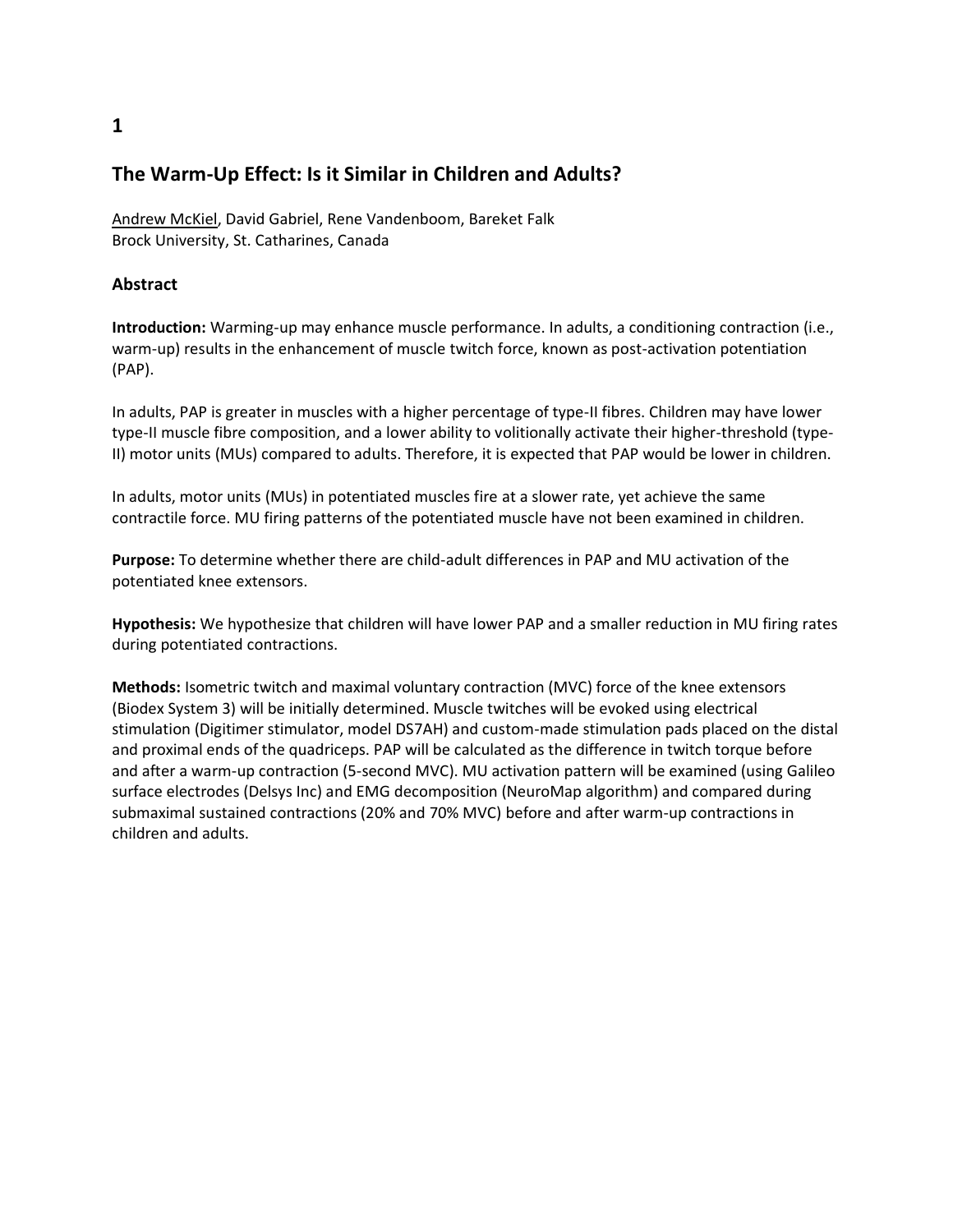### **Assessing the Utility of an Artificial Intelligence Motion Capture Alternative in the Assessment of Lumbar Spine Planar Angular Joint Kinematics**

Paul Goncharow, Shawn Beaudette Brock University, St. Catharines, Canada

#### **Abstract**

Markerless motion capture is a novel technique to measure human movement kinematics. The purpose of this research is to evaluate the markerless algorithm, DeepLabCut (DLC) against a 3D motion capture system (Vicon Motion Systems Ltd., Oxford, UK) in the analysis of planar spine and elbow flexionextension movement. Data were acquired concurrently from DLC and Vicon for all movements. A novel DLC model was trained using data derived from a subset of participants (training group). Accuracy and precision were assessed from data derived from the training group as well as in a new set of participantSBs (testing group). Two-way SPM ANOVAs were used to detect significant differences between the training vs. testing sets, capture methods (Vicon vs. DLC), as well as potential higher order interaction effect between these independent variables in the estimation of flexion extension angles and variability. No significant differences were observed in any planar angles, nor were any higher order interactions observed between each motion capture modality and the training vs. testing datasets. Bland Altman plots were also generated to depict the mean bias and level of agreement between DLC and Vicon for both training, and testing datasets. Supplemental analyses, suggest that these results are partially affected by the alignment of each participant's body segments with respect to each planar reference frame. This research suggests that DLC-derived planar kinematics of both the elbow and lumbar spine are of acceptable accuracy and precision when compared to conventional laboratory goldstandards (Vicon).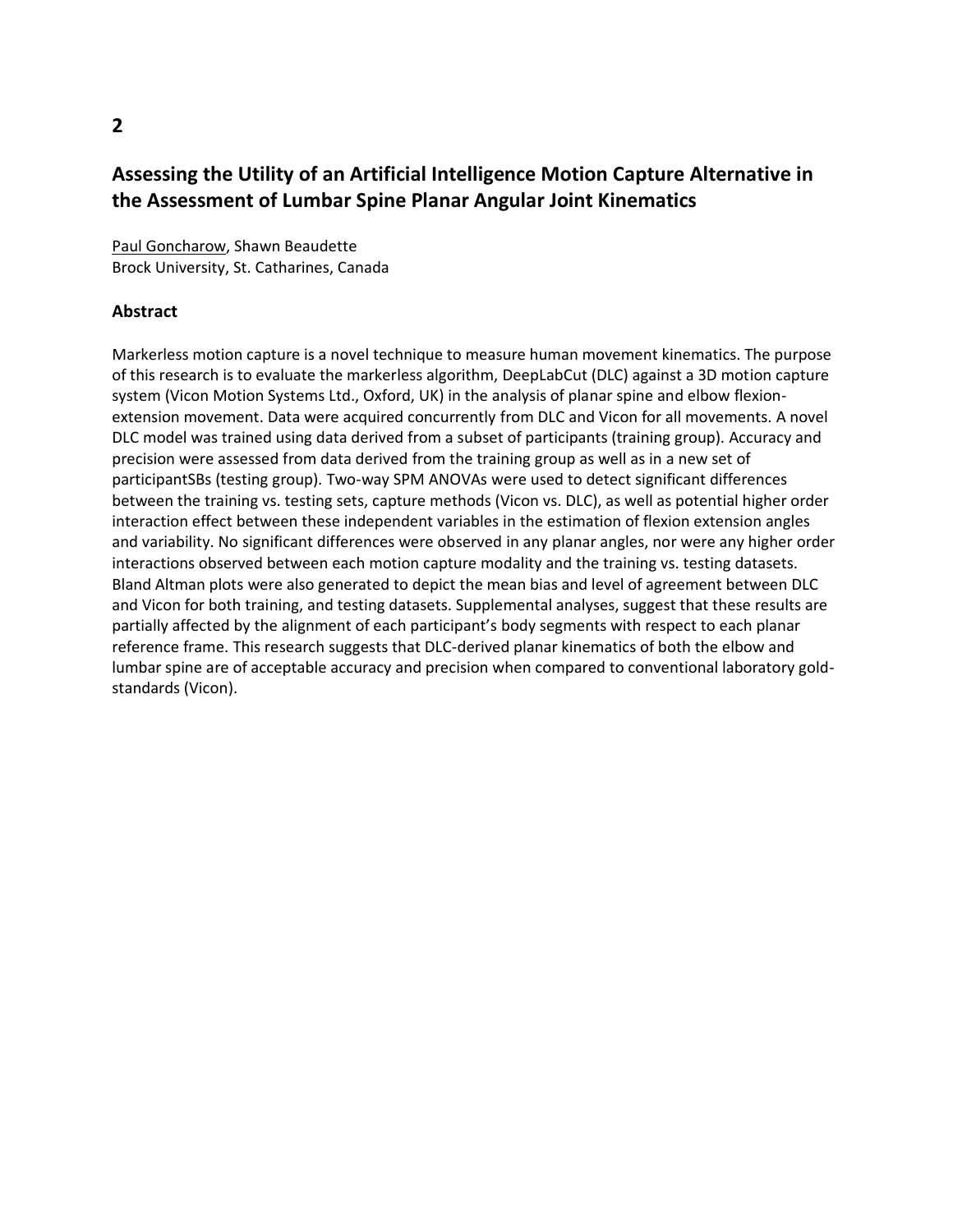### **Free Fatty Acid-Induced Muscle and Fat Cell Insulin Resistance is Attenuated by Carnosic Acid**

Danja Den Hartogh, Filip Vlavcheski, Evangelia Tsiani Brock University, St. Catharines, Canada

#### **Abstract**

Elevated blood free fatty acids (FFAs), commonly seen in obesity, results in impaired insulin action leading to insulin resistance and Type 2 diabetes mellitus. Insulin resistance is implicated with increased serine phosphorylation of the insulin receptor substrate (IRS) due to several serine/threonine kinases including JNK, mTOR and p70 S6K. Additionally, activation of AMP-activated protein kinase (AMPK) increases glucose uptake, and in recent years, AMPK has been viewed as an important target to counteract insulin resistance. We reported previously that rosemary extract (RE), a polyphenol found in rosemary, and RE component carnosic acid (CA) increased muscle cell glucose uptake and activated AMPK. In the present study, we examined the effects of CA on palmitate-induced insulin resistant L6 myotubes and 3T3-L1 adipocytes. Exposure of cells to palmitate reduced the insulin-stimulated glucose uptake, plasma membrane levels of GLUT4 glucose transporter and Akt activation. Importantly, CA attenuated the deleterious effect of palmitate and restored the insulin-stimulated glucose uptake, GLUT4 levels and the activation of Akt. Additionally, CA markedly attenuated the palmitate-induced serine phosphorylation of IRS-1 and phosphorylation/activation of JNK, mTOR and p70S6K, while AMPK phosphorylation was increased even in the presence of palmitate. Our data indicate that CA has the potential to counteract the palmitate-induced muscle and fat cell insulin resistance. More studies are required to further explore its anti-diabetic potential.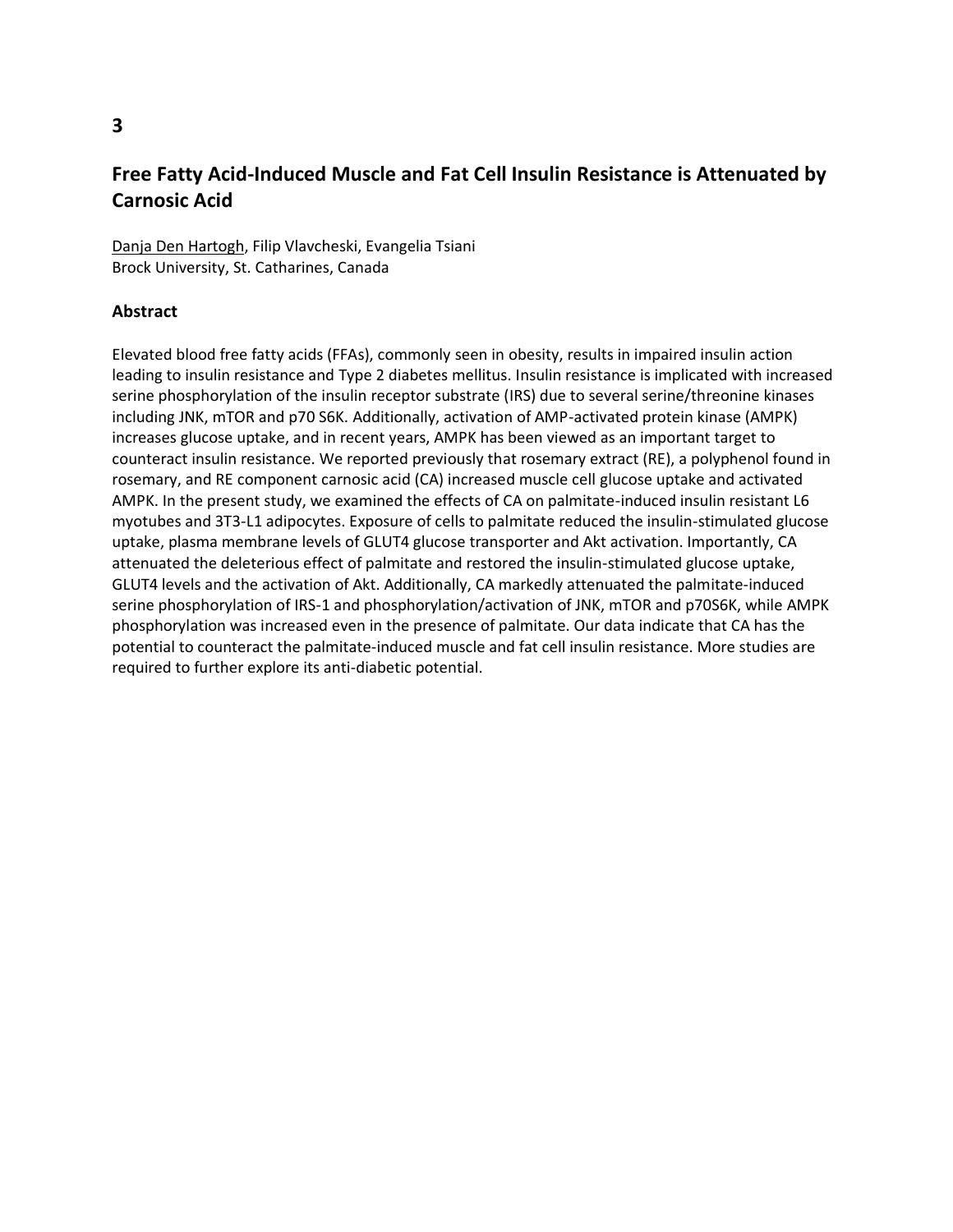#### **4**

### **THE EFFECTS OF COVID-19 RELATED SHUTDOWNS ON PERCEIVED LIFESTYLE AND PREVALENCE OF MUSCULOSKELETAL DISCOMFORT**

Daniel Cousins, Bailey Schaefer, Michael Holmes, Shawn Beaudette Brock University, St. Catharines, Canada

#### **Abstract**

**Introduction:** COVID-19 related shutdowns have varied across countries and regions; however, mitigation strategies have consistently used a transition to working from home. Companies often allocate resources to optimize working conditions and protect on-site workers. However, these procedures are largely absent for at-home work. The impact the forced transition from a designed workplace to working from home has had on perceived lifestyle and musculoskeletal discomfort needs to be evaluated.

**Objective:** To determine the effects of COVID-19 shutdowns on perceptions of lifestyle factors such as dietary choices, physical activity, and sedentary behaviour as well as the prevalence of musculoskeletal discomfort.

**Methods:** An online survey was developed using QualtricsXM® software, which included questions about participant demographics, lifestyle, musculoskeletal discomfort, and ergonomics before COVID-19 shutdowns and during each participant's peak local shutdown. Participants were required to be at least 18 years of age, work a full-time job, and transitioned to working from home due to a COVID-19 related shutdown.

**Results:** Currently, 374 participants have completed the survey. The severity of musculoskeletal discomfort increased by 7.72 points on a scale of 100 during COVID-19 shutdowns ( $p = 0.047$ ). Additionally, the prevalence of discomfort in the lower back, neck, and upper back all increased by >10% and the right wrist increased by >5%. No significant differences between timepoints, have yet been observed in physical activity, or sedentary time.

**Conclusion:** No significant differences in physical activity and sedentary time suggest that the differences observed in musculoskeletal discomfort may be explained by changes in working conditions.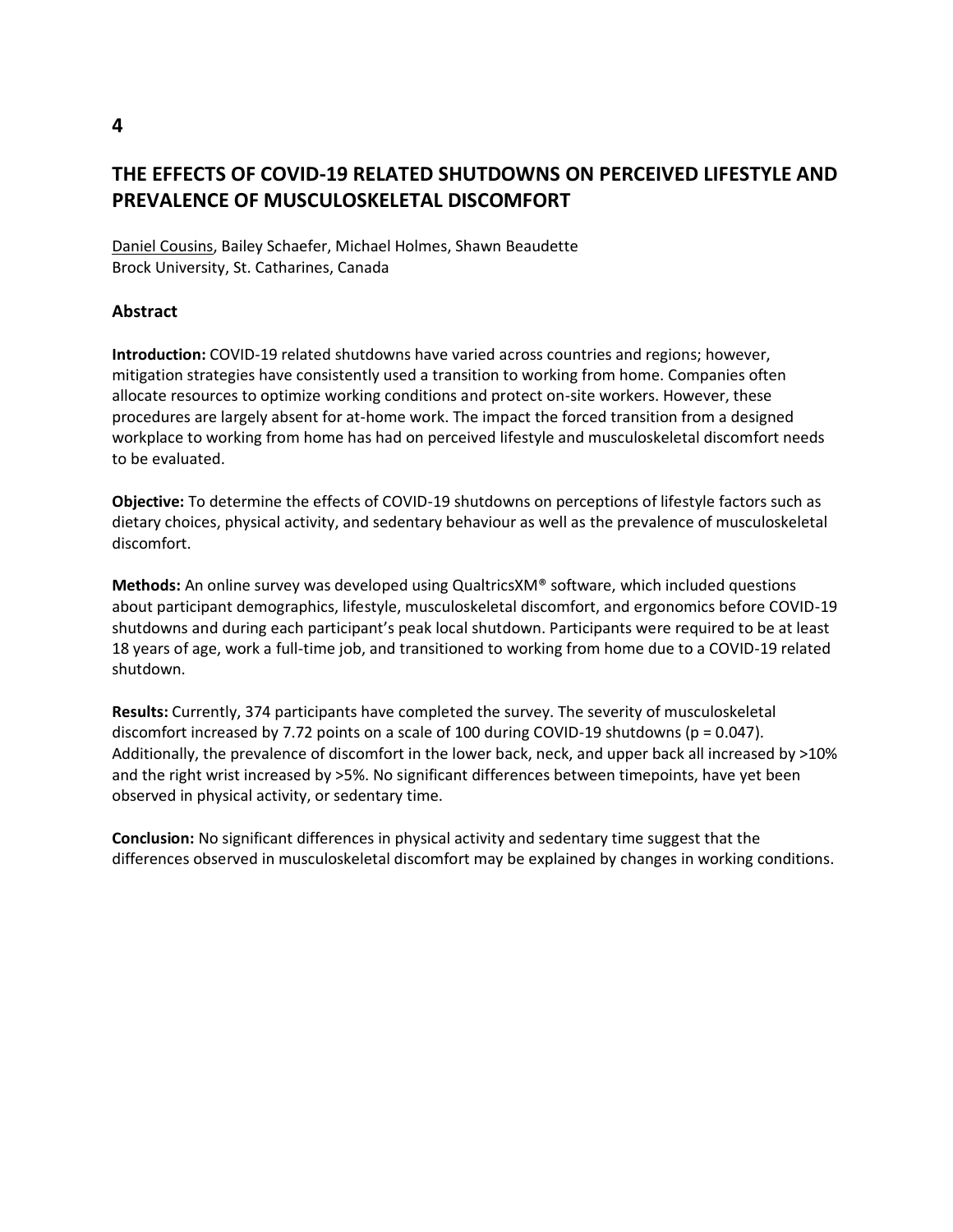### **Characterizing SERCA function in murine skeletal muscles after 35 days of spaceflight**

Jessica Braun, Mia Geromella, Sophie Hamstra, Holt Messner, Ryan Baranowski, Val A. Fajardo Brock University, St. Catharines, Canada

#### **Abstract**

It is well established that microgravity exposure causes significant muscle weakness and atrophy. Studies with spaceflight analogs on Earth have shown that the loss in muscle force occurs at a faster rate compared with the loss in muscle mass, suggesting that muscle weakness is not merely due to a reduction in size. The sarco(endo)plasmic reticulum Ca<sup>2+</sup> ATPase (SERCA) pump actively brings cytosolic  $Ca^{2+}$  into the SR, eliciting muscle relaxation and maintaining low intracellular Ca<sup>2+</sup> ( $[Ca^{2+}]\text{]}$ . SERCA dysfunction contributes to elevations in  $[Ca<sup>2+</sup>]$ , leading to cellular damage and thus may contribute to the muscle weakness and atrophy observed with spaceflight. In this study, we investigated SERCA function, SERCA regulatory protein content (sarcolipin, phospholamban, and neuronatin), and reactive oxygen/nitrogen species (RONS) protein adduction in murine skeletal muscle after 30 days of spaceflight.

The space-flown soleus showed drastic impairments in SERCA Ca $2+$  uptake with significant increases in SERCA protein content, decreases in phospholamban and neuronatin, and increases in sarcolipin. A significant increase in RONS was seen in the flight group compared to the ground controls. Contrarily, in the tibialis anterior (TA) we observed an increase in SERCA Ca<sup>2+</sup> uptake with a shift towards a faster muscle phenotype and no differences in total RONS compared to the ground controls. Taken together, microgravity exposure leads to impaired SERCA function in the soleus with increased RONS modification, whereas while the TA undergoes atrophy, SERCA function is improved with no RONS modification, showcasing the importance of RONS on Ca<sup>2+</sup> regulation during spaceflight.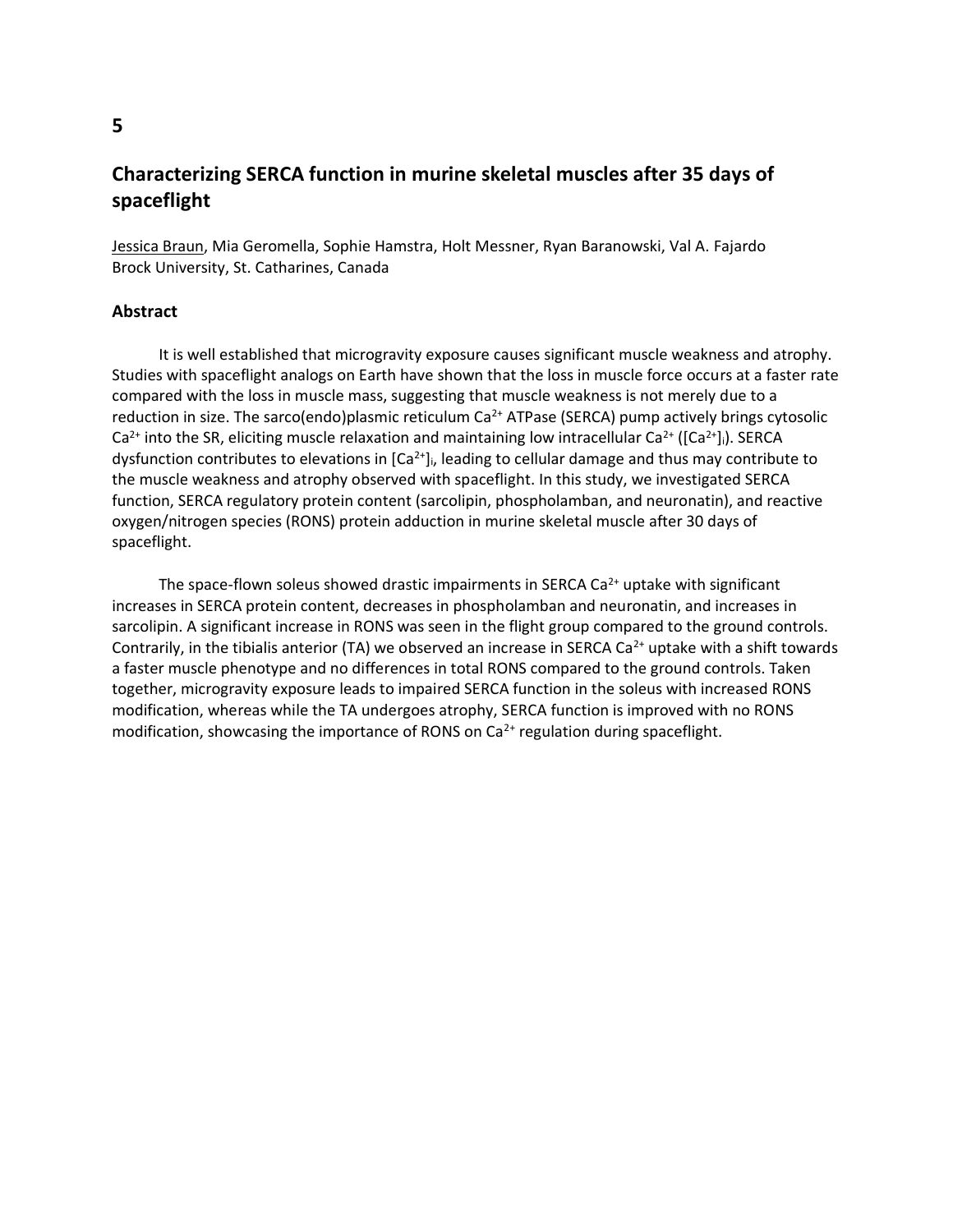## **The Impact of the COVID-19 Pandemic on Eating Habits and Behaviours in Canadian Undergraduate Students: A Proposal**

Madison Bell, Markus Duncan, Nota Klentrou, Brian Roy, David Ditor Brock University, St. Catharines, Canada

### **Abstract**

University is an important time in an individual's life to create healthy lifestyle habits related to diet and physical exercise. The lockdown(s) caused by the COVID-19 pandemic may have a negative impact on these lifestyle habits. This study evaluated the impact of Canada's lockdown restrictions on the habits and behaviours of university students. An observational, self-reported recall survey was conducted during September 2020 and March 2021. The aim of this study was to identify changes in physical activity and energy intake in students' due to COVID-19. Five hundred eight (98 males, 410 females) Canadian University students participated. Students filled out questionnaires asking for background information (age, sex, anthropometrics, living arrangements, activity level, etc.), assessing their eating habits and behaviours, and measuring their energy intake.